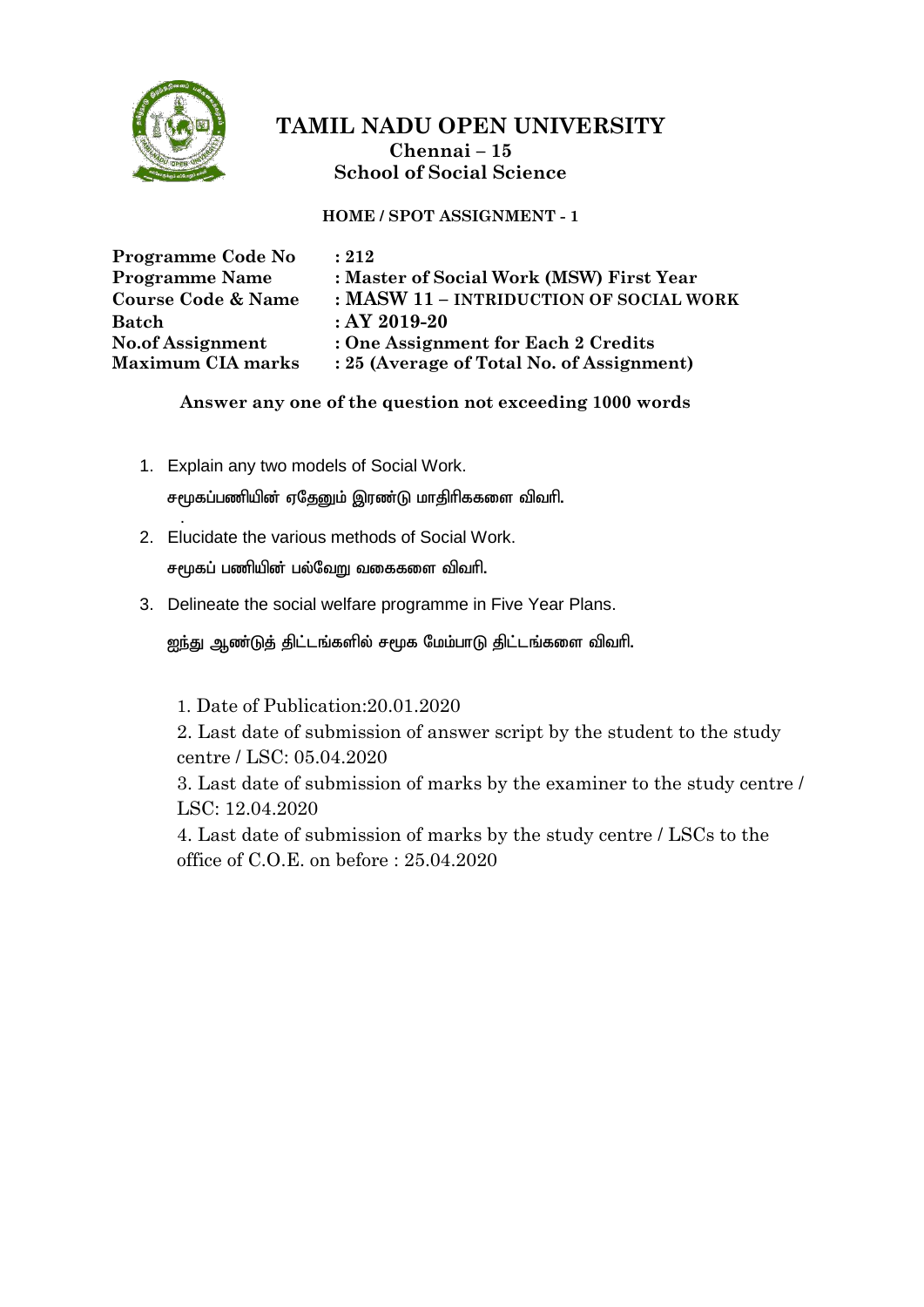

**HOME / SPOT ASSIGNMENT – 2**

| Programme Code No        | : 212                                     |
|--------------------------|-------------------------------------------|
| <b>Programme Name</b>    | : Master of Social Work (MSW) First Year  |
| Course Code & Name       | : MASW 11 - INTRIDUCTION OF SOCIAL WORK   |
| Batch                    | $:AY2019-20$                              |
| No.of Assignment         | : One Assignment for Each 2 Credits       |
| <b>Maximum CIA marks</b> | : 25 (Average of Total No. of Assignment) |

#### **Answer any one of the question not exceeding 1000 words**

- 1 Social work as a profession Discuss. சமூகப் பணியியல் ஒரு தொழில் சார்ந்த பாடத்திட்டம் ஆகும் - விவாதிக்கவும்
- 5. Explain the principles of community organisation.
- 6. Explain the application of social work in medical settings. மருத்துவப் பணி அமைப்பில் சமூகப்பணியினை செயல்படுத்துதல் பற்றி விளக்குக.

1. Date of Publication:20.01.2020

2. Last date of submission of answer script by the student to the study centre / LSC: 05.04.2020

3. Last date of submission of marks by the examiner to the study centre / LSC: 12.04.2020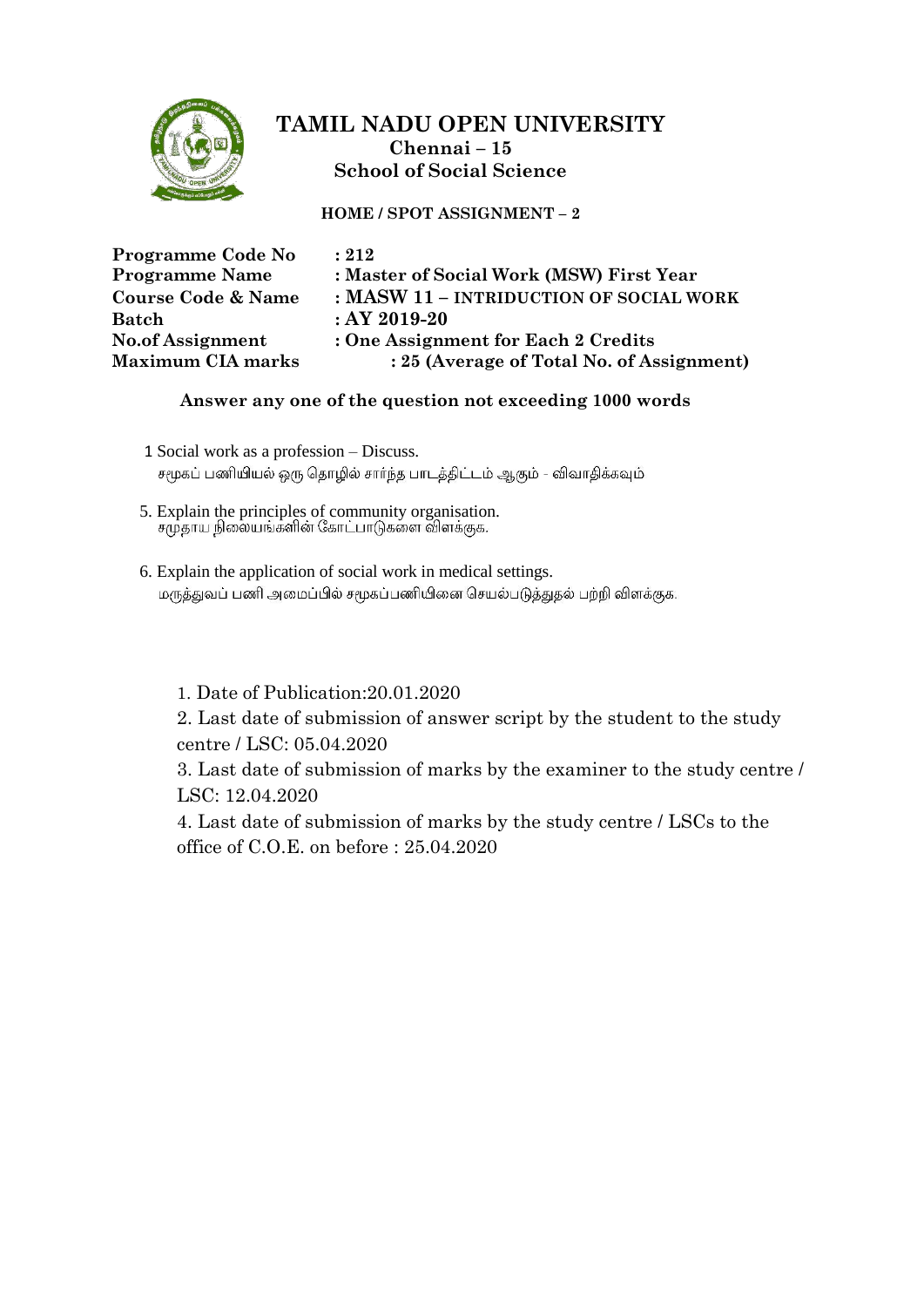

**HOME / SPOT ASSIGNMENT – 3**

| Programme Code No             | : 212                                     |
|-------------------------------|-------------------------------------------|
| <b>Programme Name</b>         | : Master of Social Work (MSW) First Year  |
| <b>Course Code &amp; Name</b> | : MASW 11 - INTRIDUCTION OF SOCIAL WORK   |
| <b>Batch</b>                  | $:AY2019-20$                              |
| No. of Assignment             | : One Assignment for Each 2 Credits       |
| <b>Maximum CIA marks</b>      | : 25 (Average of Total No. of Assignment) |

### **Answer any one of the question not exceeding 1000 words**

- 1. Discuss the philosophy of social work. சமூகப் பணியின் தத்துவம் பற்றி விவாதிக்கவும்.
- 2. Describe the need of training for social work. சமூகப் பணிக்காக பயிற்சியின் தேவை பற்றி விவரிக்கவும்.
- 3. Describe the contribution of religious movements in the development of social work profession in India.

இந்தியாவில் சமூகப்பணி வளர்ச்சியில் சமய இயக்கத்தின் பங்களிப்பினை விவரி.

1. Date of Publication:20.01.2020

2. Last date of submission of answer script by the student to the study centre / LSC: 05.04.2020

3. Last date of submission of marks by the examiner to the study centre / LSC: 12.04.2020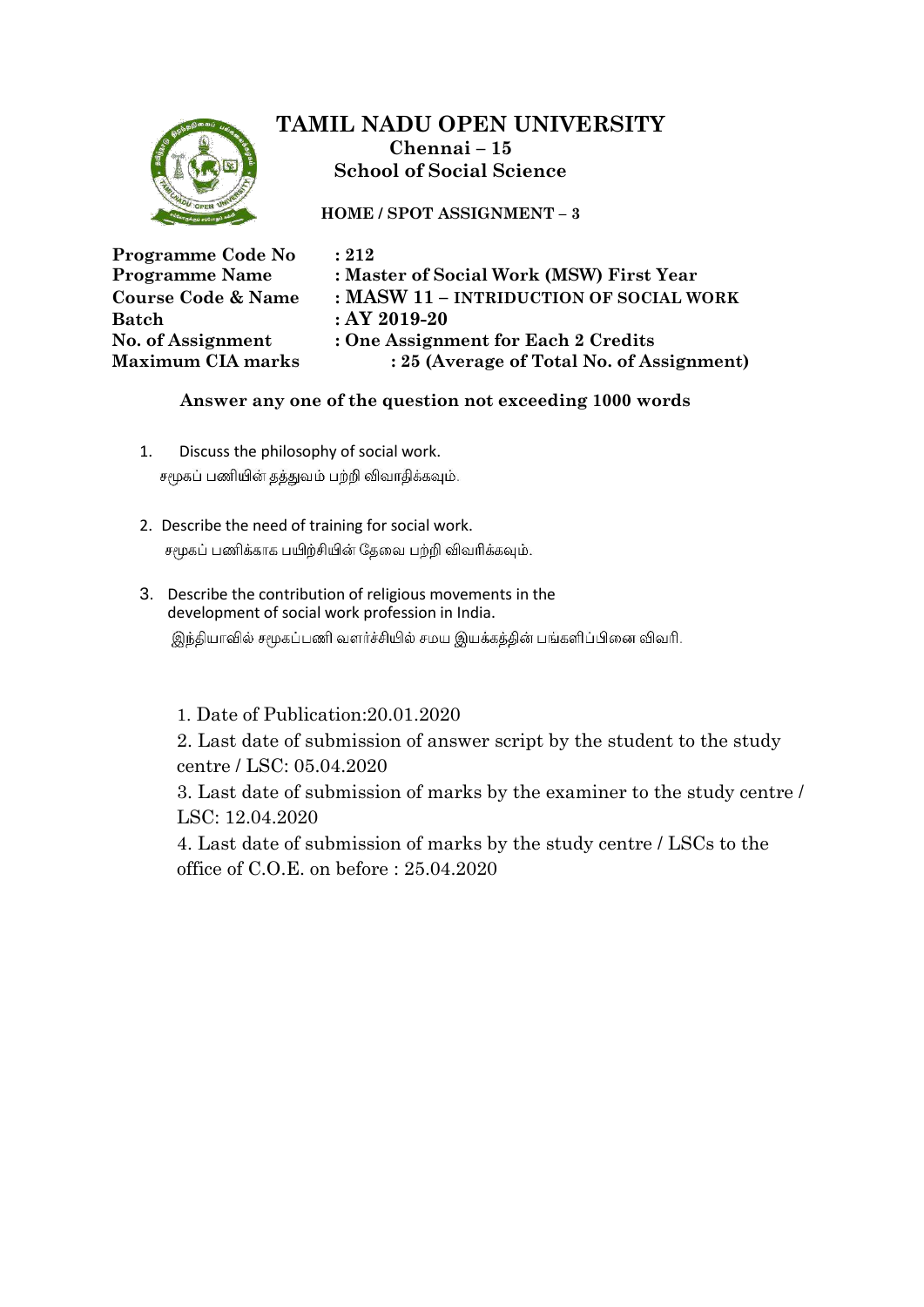

**HOME / SPOT ASSIGNMENT – 1**

| Programme Code No<br><b>Programme Name</b> | : 212<br>: Master of Social Work (MSW) First Year |
|--------------------------------------------|---------------------------------------------------|
|                                            |                                                   |
| <b>Course Code &amp; Name</b>              | : MASW 12 - FOUNDATION OF SOCIOLOGY AND           |
|                                            | :PSYCHOLOGY FOR SOCIAL WORK                       |
| <b>Batch</b>                               | $:AY2019-20$                                      |
| No. of Assignment                          | : One Assignment for Each 2 Credits               |
| <b>Maximum CIA marks</b>                   | : 25 (Average of Total No. of Assignment)         |

#### **Answer any one of the question not exceeding 1000 words**

1. Explain the various fields of Psychology.

உளவியலின் பல்வேறு களத்தினை விவரி.

2. Explain the associative social process.

சமூக இணக்கச் செயற்பாங்கை விவரி.

3. Portray the development stages of life span.

மனித வாழ்க்கையின் வளர்ச்சி நிலையினை சித்தரிக்க.

### 1. Date of Publication:20.01.2020

2. Last date of submission of answer script by the student to the study centre / LSC: 05.04.2020

3. Last date of submission of marks by the examiner to the study centre / LSC: 12.04.2020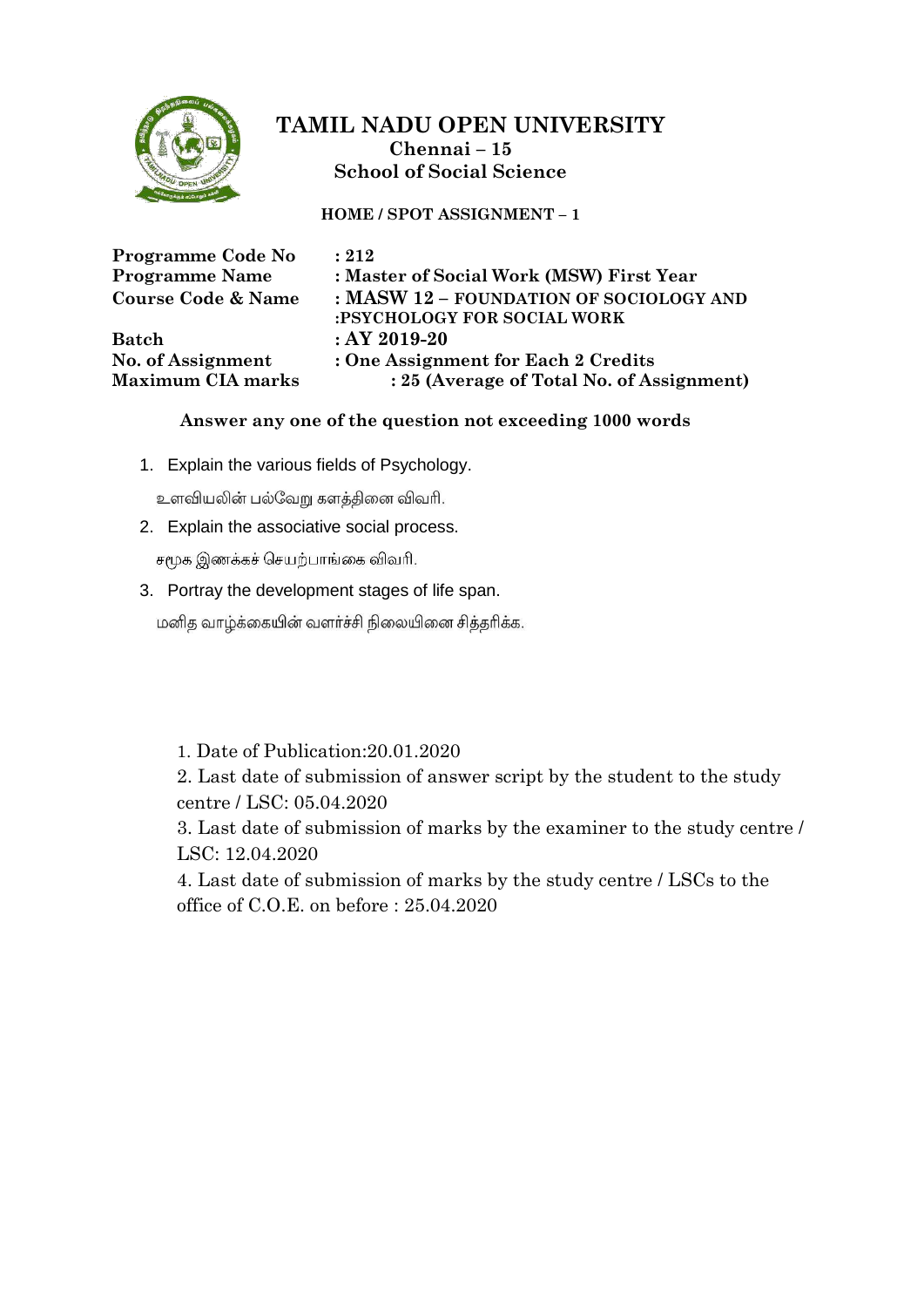

**HOME / SPOT ASSIGNMENT – 2**

| Programme Code No<br><b>Programme Name</b><br><b>Course Code &amp; Name</b> | : 212<br>: Master of Social Work (MSW) First Year<br>: MASW 12 - FOUNDATION OF SOCIOLOGY AND |
|-----------------------------------------------------------------------------|----------------------------------------------------------------------------------------------|
|                                                                             | :PSYCHOLOGY FOR SOCIAL WORK                                                                  |
| <b>Batch</b>                                                                | $:AY2019-20$                                                                                 |
| No. of Assignment                                                           | : One Assignment for Each 2 Credits                                                          |
| <b>Maximum CIA marks</b>                                                    | : 25 (Average of Total No. of Assignment)                                                    |

### **Answer any one of the question not exceeding 1000 words**

5. Explain the concept of normal and abnormality psychology. உளவியலின் இயல்பு மற்றும் அசாதாரணமான நிலையின் கருத்தை விவரி.

6. What is social process? Narrate different classification of social process. சமூக வளர்ச்சி முறை என்றால் என்ன? சமூக வளர்ச்சியின் வெவ்வேறு நிலைகளை விவரி.

Define social change. Explain the factors influencing social change. சமூக மாற்றம் என்றால் என்ன? சமூக மாற்ற தாக்கத்தின் காரண கூறுகளை விவரி.

1. Date of Publication:20.01.2020

2. Last date of submission of answer script by the student to the study centre / LSC: 05.04.2020

3. Last date of submission of marks by the examiner to the study centre / LSC: 12.04.2020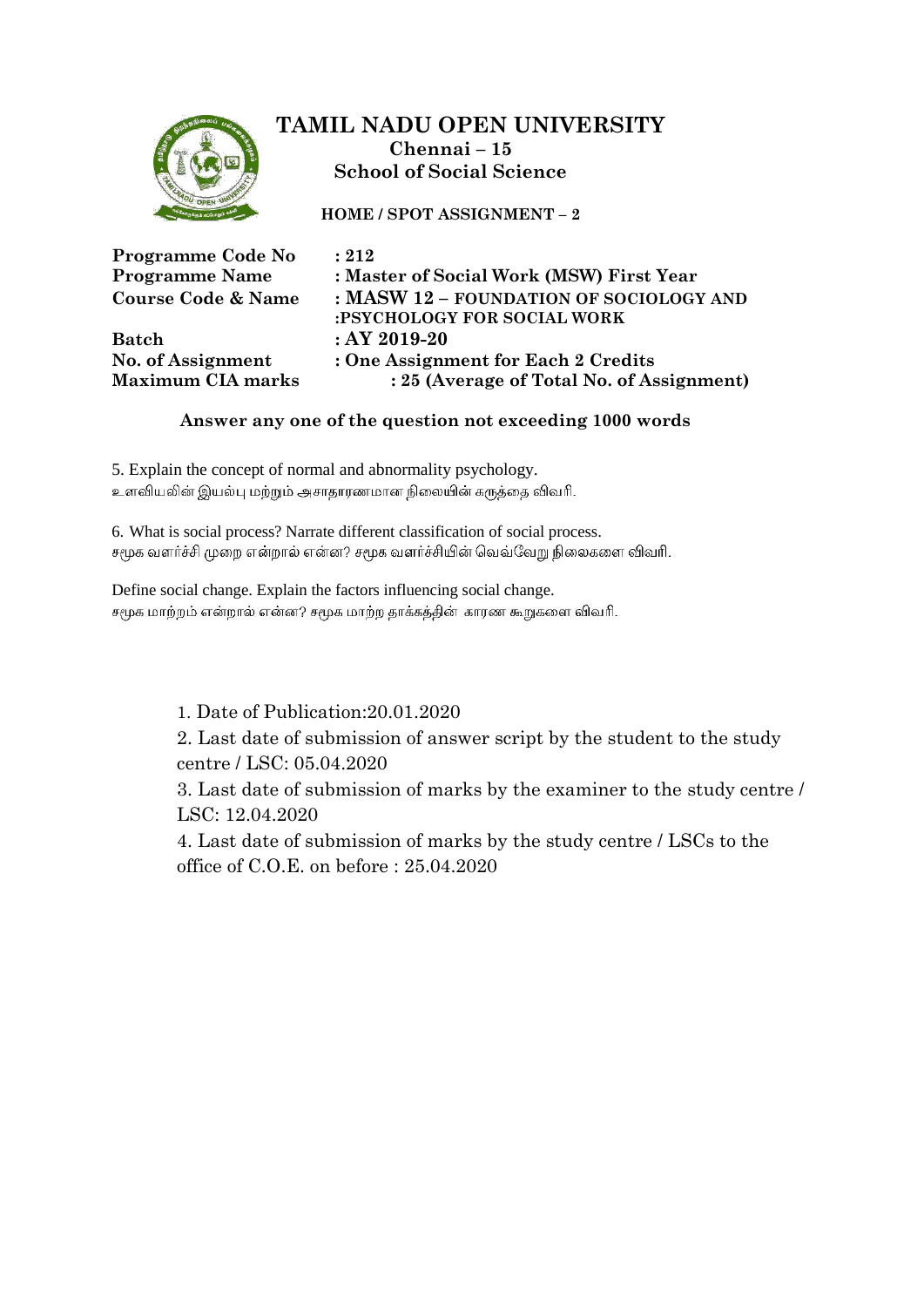

**HOME / SPOT ASSIGNMENT – 3**

| Programme Code No             | : 212                                                                  |
|-------------------------------|------------------------------------------------------------------------|
| <b>Programme Name</b>         | : Master of Social Work (MSW) First Year                               |
| <b>Course Code &amp; Name</b> | : MASW 12 - FOUNDATION OF SOCIOLOGY AND<br>:PSYCHOLOGY FOR SOCIAL WORK |
| <b>Batch</b>                  | $:AY2019-20$                                                           |
| No. of Assignment             | : One Assignment for Each 2 Credits                                    |
| Maximum CIA marks             | : 25 (Average of Total No. of Assignment)                              |

#### **Answer any one of the question not exceeding 1000 words**

1. stages of psychological development.

உளவியல் வளர்ச்சியின் நிலைகளை விவரி.

2. Describe the concept of normality and abnormality.

சாதாரண மற்றும் அசாதாரண என்ற கருத்தினை விவரி.

3. Explain the functions and agencies of social control.

சமூகக் கட்டுப்பாட்டின் செயல்பாடுகள் மற்றும் முகவைகளை விவரி.

1. Date of Publication:20.01.2020 2. Last date of submission of answer script by the student to the study centre / LSC: 05.04.2020 3. Last date of submission of marks by the examiner to the study centre / LSC: 12.04.2020 4. Last date of submission of marks by the study centre / LSCs to the

office of C.O.E. on before : 25.04.2020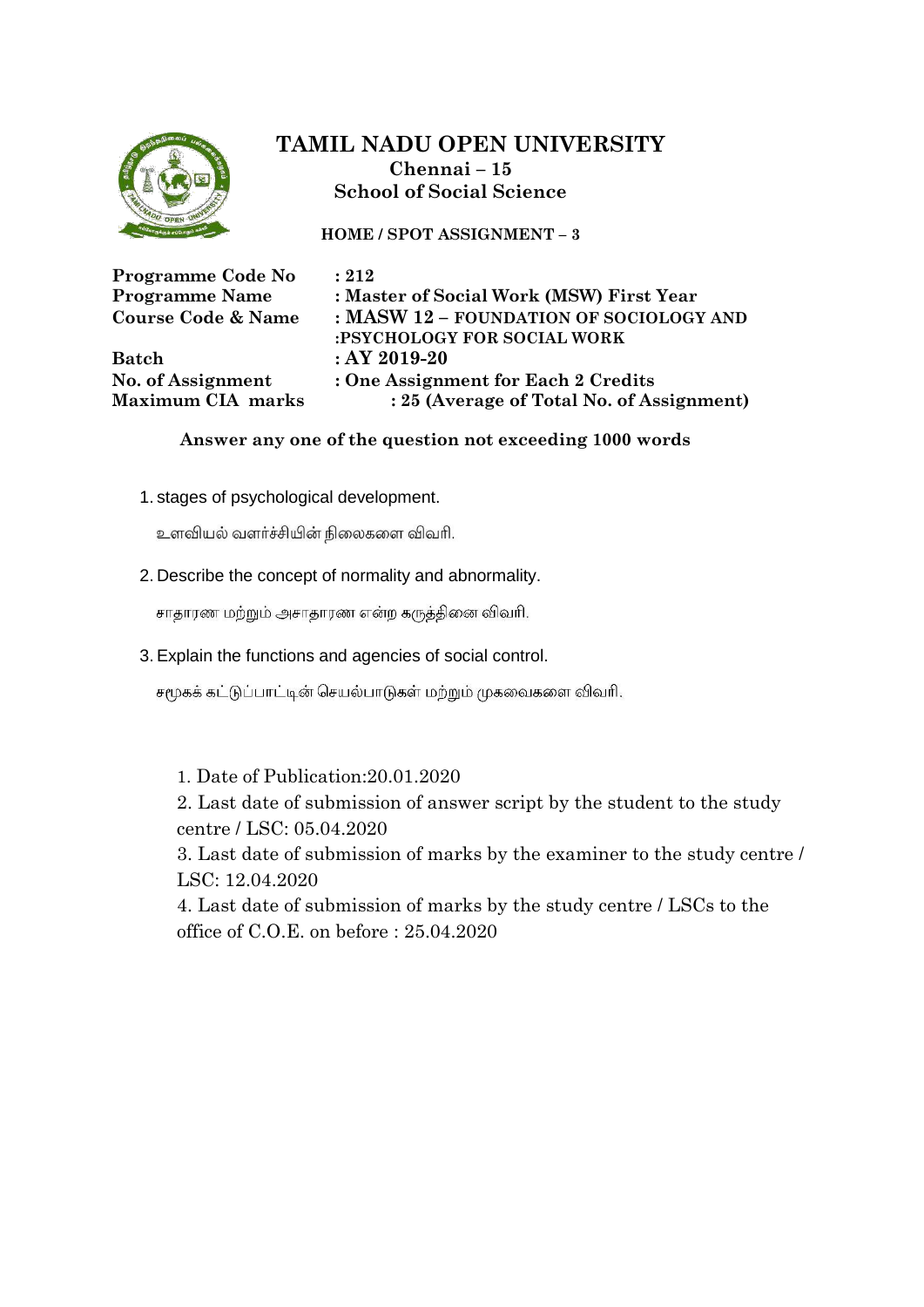

**HOME / SPOT ASSIGNMENT – 1**

| Programme Code No             | : 212                                        |
|-------------------------------|----------------------------------------------|
| <b>Programme Name</b>         | : Master of Social Work (MSW) First Year     |
| <b>Course Code &amp; Name</b> | : MASW 13 - SOCIAL WORK WITH INDIVIDUALS AND |
|                               | <b>GROUPS</b>                                |
| <b>Batch</b>                  | $:AY2019-20$                                 |
| No. of Assignment             | : One Assignment for Each 2 Credits          |
| <b>Maximum CIA marks</b>      | : 25 (Average of Total No. of Assignment)    |

#### **Answer any one of the question not exceeding 1000 words**

- 1. What is social case work? Explain the purpose and principles of social case work.<br>தனிமனித சமூகப்பணி என்றால் என்ன? தனிமனித சமூகப்பணியின் நோக்கம் மற்றும்<br>கொள்கைகளை விவரி.
- 2. Explain the functional approach of social case work. தனிமனித சமூகப்பணியின் செயல்பாட்டு அணுகுமுறையை விவரி.
- 3. Elucidate the various types of social groups.

சமூகக் குழுக்களின் பல்வேறு வகைகளை விளக்கு.

1. Date of Publication:20.01.2020

2. Last date of submission of answer script by the student to the study centre / LSC: 05.04.2020

3. Last date of submission of marks by the examiner to the study centre / LSC: 12.04.2020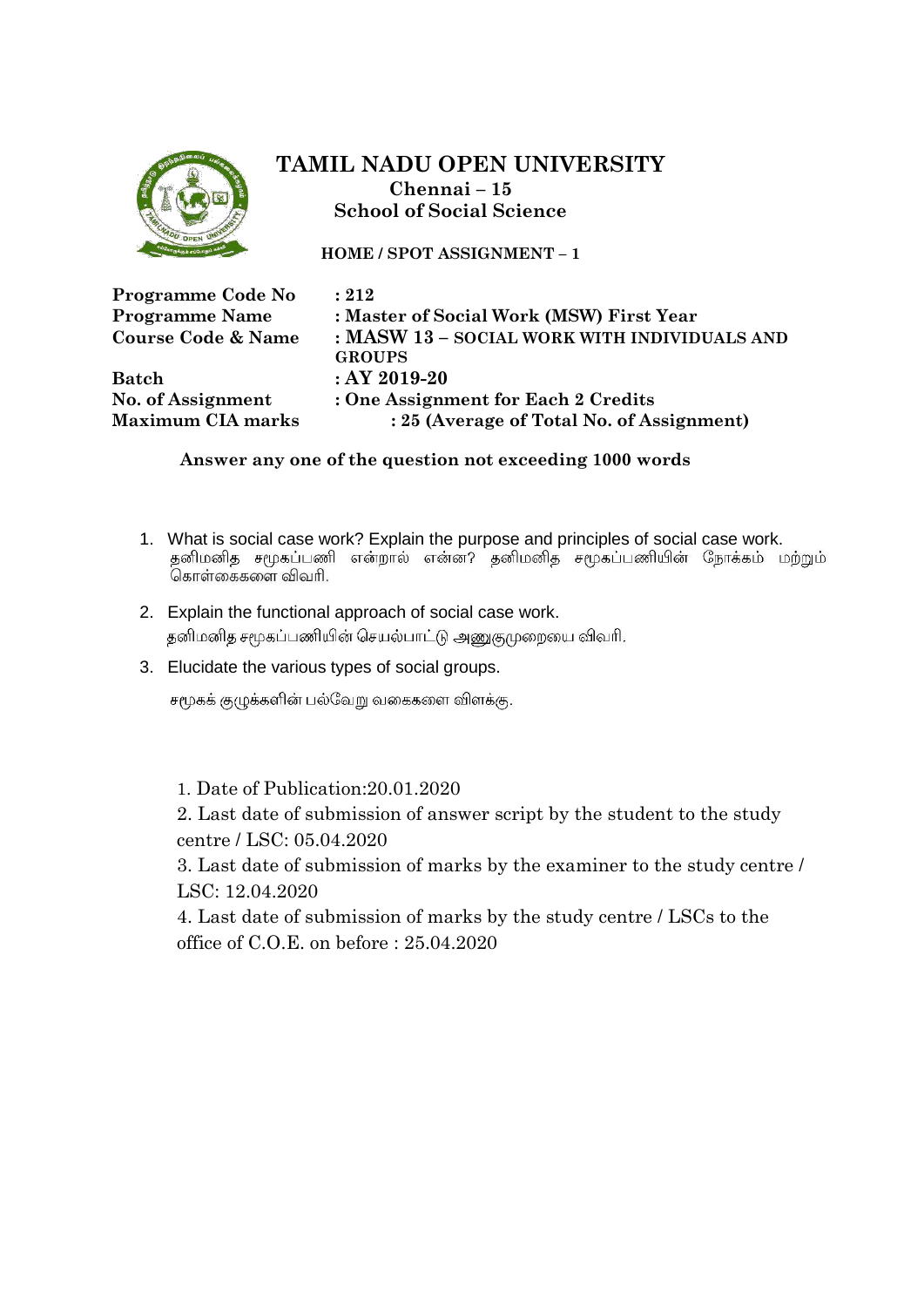

**HOME / SPOT ASSIGNMENT – 2**

| Programme Code No             | : 212                                               |
|-------------------------------|-----------------------------------------------------|
| <b>Programme Name</b>         | : Master of Social Work (MSW) First Year            |
| <b>Course Code &amp; Name</b> | : MASW 13 - SOCIAL WORK WITH INDIVIDUALS AND GROUPS |
| Batch                         | $:AY2019-20$                                        |
| No. of Assignment             | : One Assignment for Each 2 Credits                 |
| <b>Maximum CIA marks</b>      | : 25 (Average of Total No. of Assignment)           |

 **Answer any one of the question not exceeding 1000 words**

- 1. Define social group work. Explain the necessity for it. குழுக்களிடையேயான சமுகப் பணி-வரையறுக்கவும். அதன் அவசியம் குறித்து எழுதவும்.
- 2. Write about the characteristic features of groups. குழுக்களின் குணாதிசயங்கள் குறித்து எழுதவும்.
- 3. Enlist the principles of recording. பதிவாக்கத்தின் தொள்கைகளை வரிசையாக எழுதவும்.
	- 1. Date of Publication:20.01.2020

2. Last date of submission of answer script by the student to the study centre / LSC: 05.04.2020

3. Last date of submission of marks by the examiner to the study centre / LSC: 12.04.2020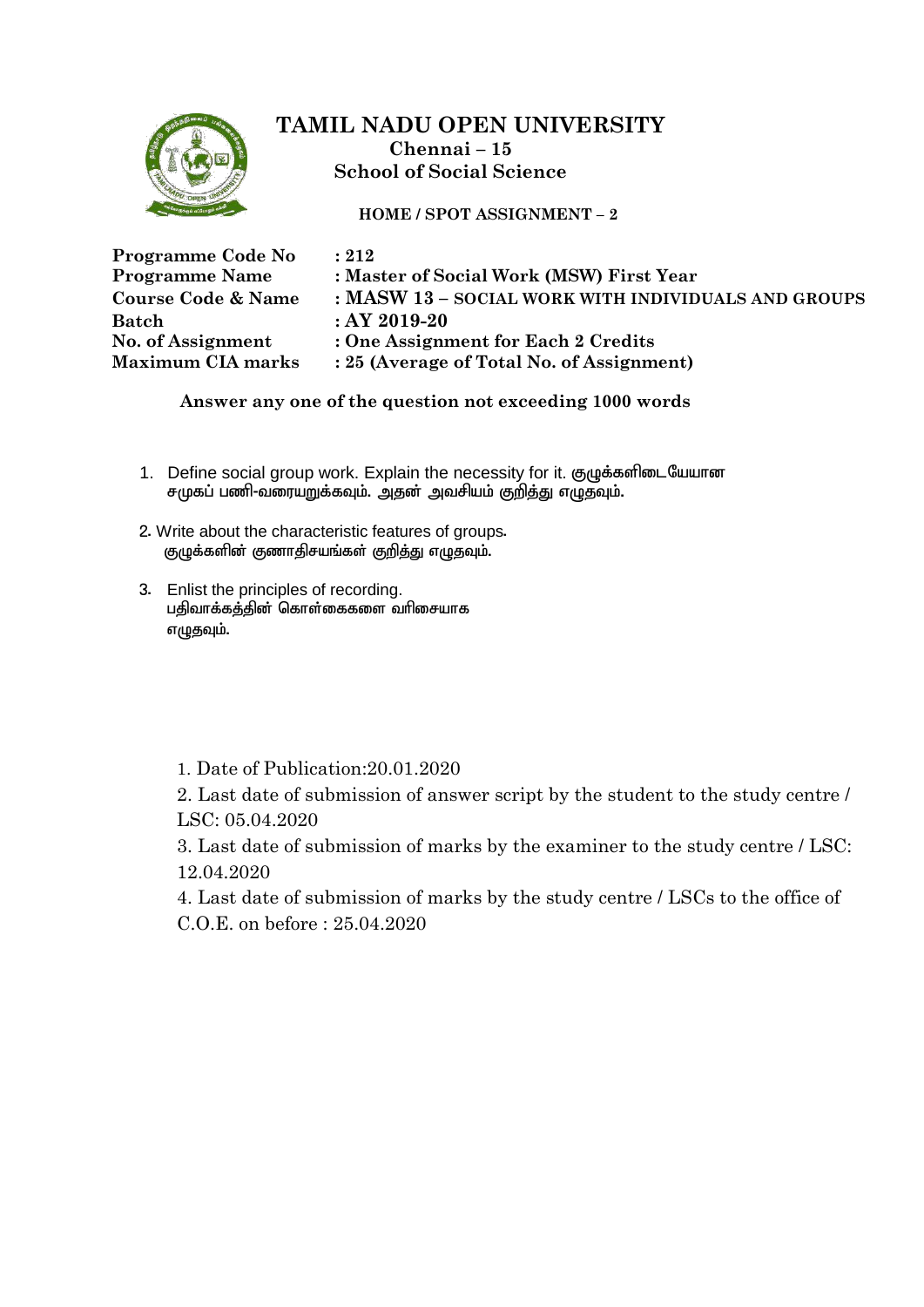

**HOME / SPOT ASSIGNMENT – 3**

| Programme Code No             | : 212                                        |
|-------------------------------|----------------------------------------------|
| <b>Programme Name</b>         | : Master of Social Work (MSW) First Year     |
| <b>Course Code &amp; Name</b> | : MASW 13 - SOCIAL WORK WITH INDIVIDUALS AND |
|                               | <b>GROUPS</b>                                |
| <b>Batch</b>                  | $:AY2019-20$                                 |
| No. of Assignment             | : One Assignment for Each 2 Credits          |
| <b>Maximum CIA marks</b>      | : 25 (Average of Total No. of Assignment)    |

### **Answer any one of the question not exceeding 1000 words**

1. Write the roles and responsibilities of social case worker.

சமூக தனிநபர் பணியாளரின் பங்கு மற்றும் பொறுப்புகளை எழுது.

2. Briefly explain about the principles of social case work.

சமூக தனிநபர் பணியின் கொள்கைகளை சுருக்கமாக விவரி.

3. Explain the models of social case work practice.

சமூக தனிநபர் பணியின் நடைமுறை மாதிரிகளை விவரி.

1. Date of Publication:20.01.2020

2. Last date of submission of answer script by the student to the study centre / LSC: 05.04.2020

3. Last date of submission of marks by the examiner to the study centre / LSC: 12.04.2020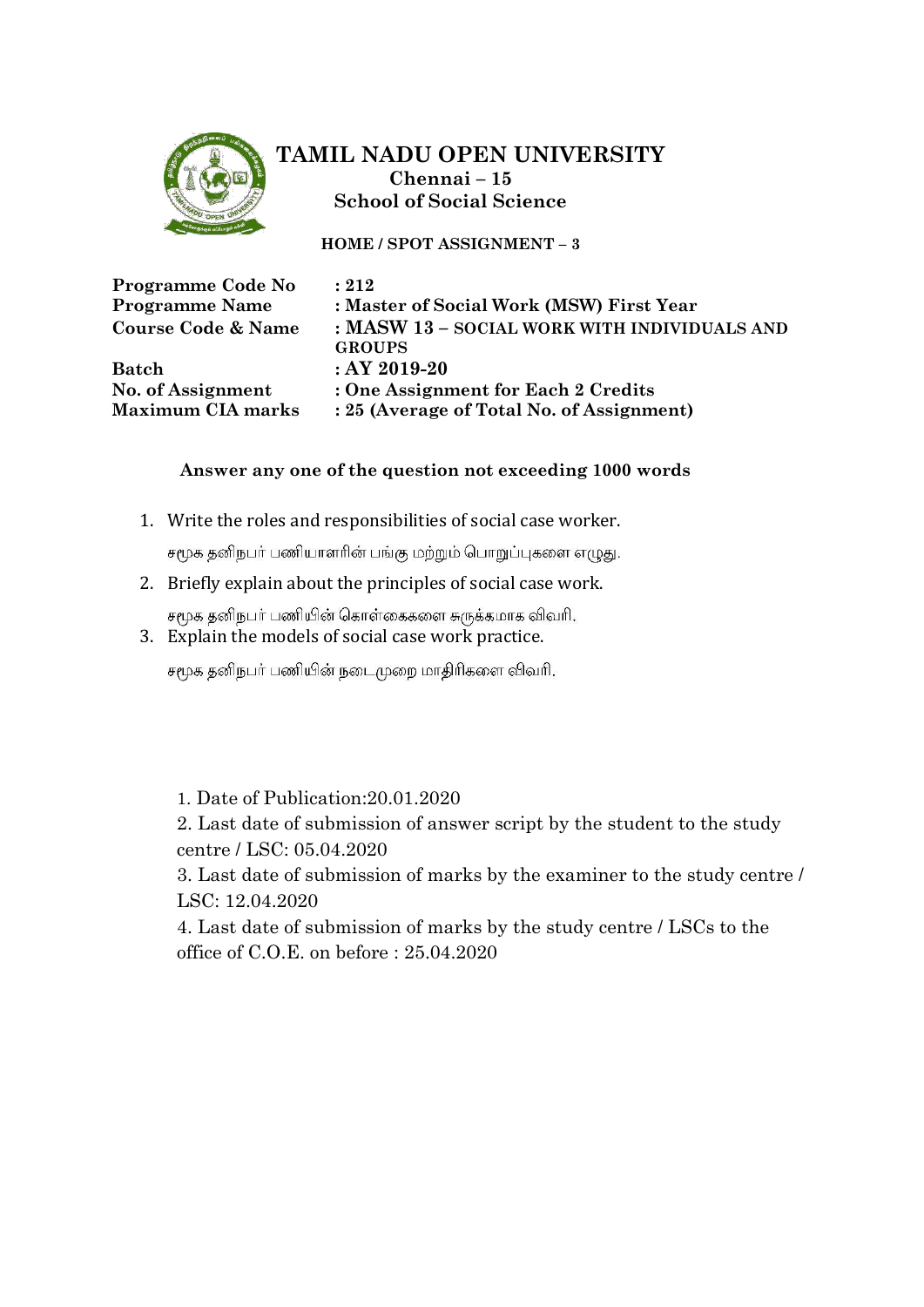# **TAMIL NADU OPEN UNIVERSITY**



**Chennai – 15 School of Social Science**

**HOME / SPOT ASSIGNMENT – 1**

| Programme Code No             |
|-------------------------------|
| <b>Programme Name</b>         |
| <b>Course Code &amp; Name</b> |
| <b>Batch</b>                  |
| No. of Assignment             |
| <b>Maximum CIA marks</b>      |
|                               |

 $$ **Programme Name : Master of Social Work (MSW) First Year Course Code & Name : MASW 14 – SOCIAL WORK RESEARCH**

**Batch : AY 2019-20**

**No. of Assignment : One Assignment for Each 2 Credits**

**: 25 (Average of Total No. of Assignment)** 

### **Answer any one of the question not exceeding 1000 words**

1. Narrate the data presentation format of social work research report.

சமூகப்பணி ஆய்வில் புள்ளி விவரத்தின் தேவை மற்றும் முக்கியத்துவத்தை வகைப்படுத்துக.

2. What is Qualitative research and explain its various methods.

தரம் சார்ந்த ஆய்வு என்றால் என்ன? அவற்றின் பல்வேறுமுறைகளை விவரி.

3. What is Hypothesis? Explain different types of hypothesis in research.

கருதுகோள் என்றால் என்ன? சமூகப் பணி ஆய்வில் பலவகையான கருதுகோள்களை பற்றி விவரி.

1. Date of Publication:20.01.2020

2. Last date of submission of answer script by the student to the study centre / LSC: 05.04.2020

3. Last date of submission of marks by the examiner to the study centre / LSC: 12.04.2020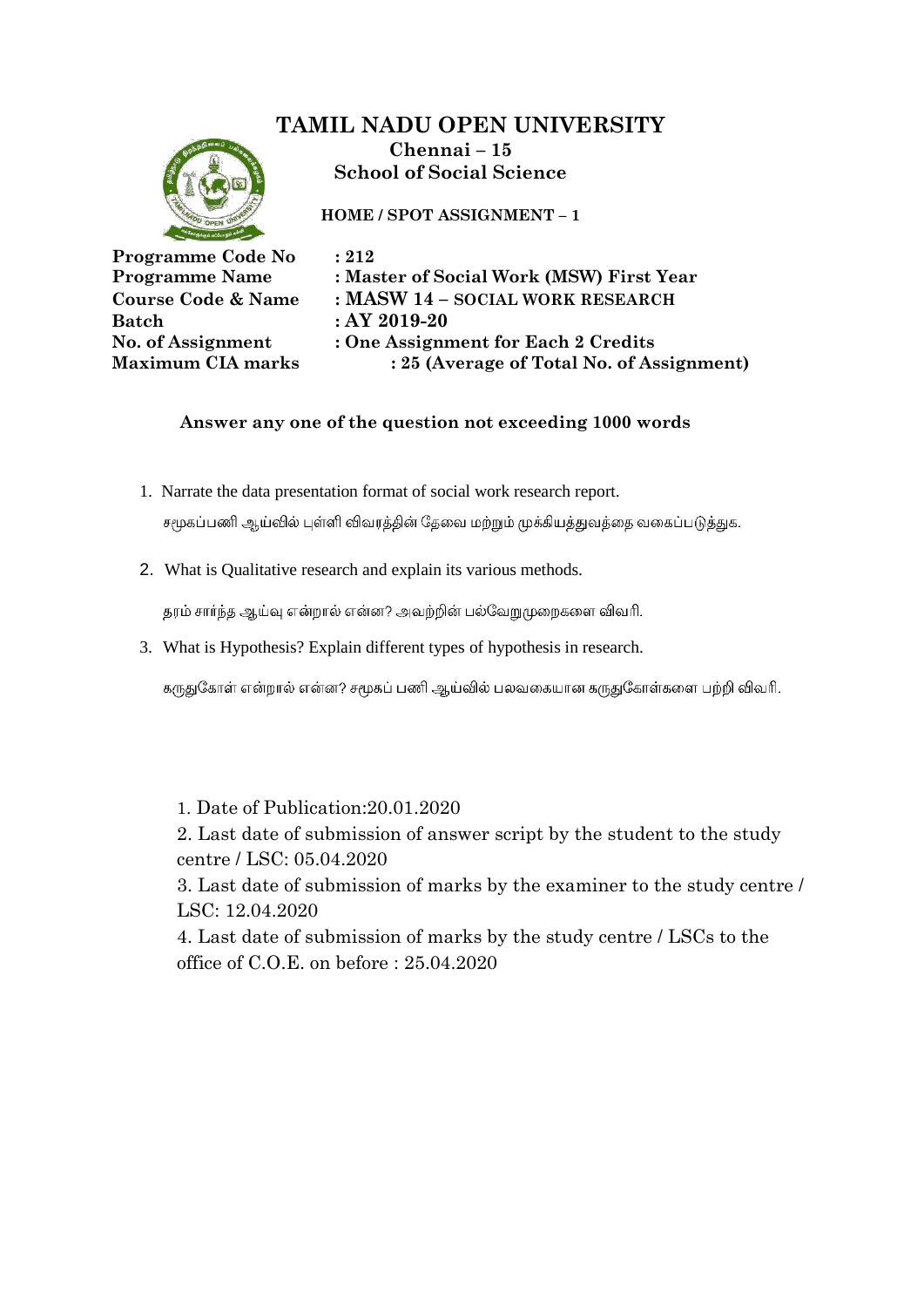

**HOME / SPOT ASSIGNMENT – 2**

| Programme Code No             | : 212                                     |
|-------------------------------|-------------------------------------------|
| <b>Programme Name</b>         | : Master of Social Work (MSW) First Year  |
| <b>Course Code &amp; Name</b> | : MASW 14 - SOCIAL WORK RESEARCH          |
| <b>Batch</b>                  | $:AY2019-20$                              |
| No. of Assignment             | : One Assignment for Each 2 Credits       |
| <b>Maximum CIA marks</b>      | : 25 (Average of Total No. of Assignment) |

### **Answer any one of the question not exceeding 1000 words**

1. Explain the need and importance of social work research.

சமூகப் பணி ஆய்வின் தேவை மற்றும் முக்கியத்துவத்தை விவரி.

2. What is hypothesis? Explain the various types of hypothesis.

அனுமானம் என்றால் என்ன? அனுமானத்தின் பல்வேறு வகைகளை விவரி.

3. What is observation and explain the types of observation?

உற்று நோக்கல் என்றால் என்ன மற்றும் உற்றுநோக்கலின் வகைகளை விவரி.

1. Date of Publication:20.01.2020

2. Last date of submission of answer script by the student to the study centre / LSC: 05.04.2020

3. Last date of submission of marks by the examiner to the study centre / LSC: 12.04.2020